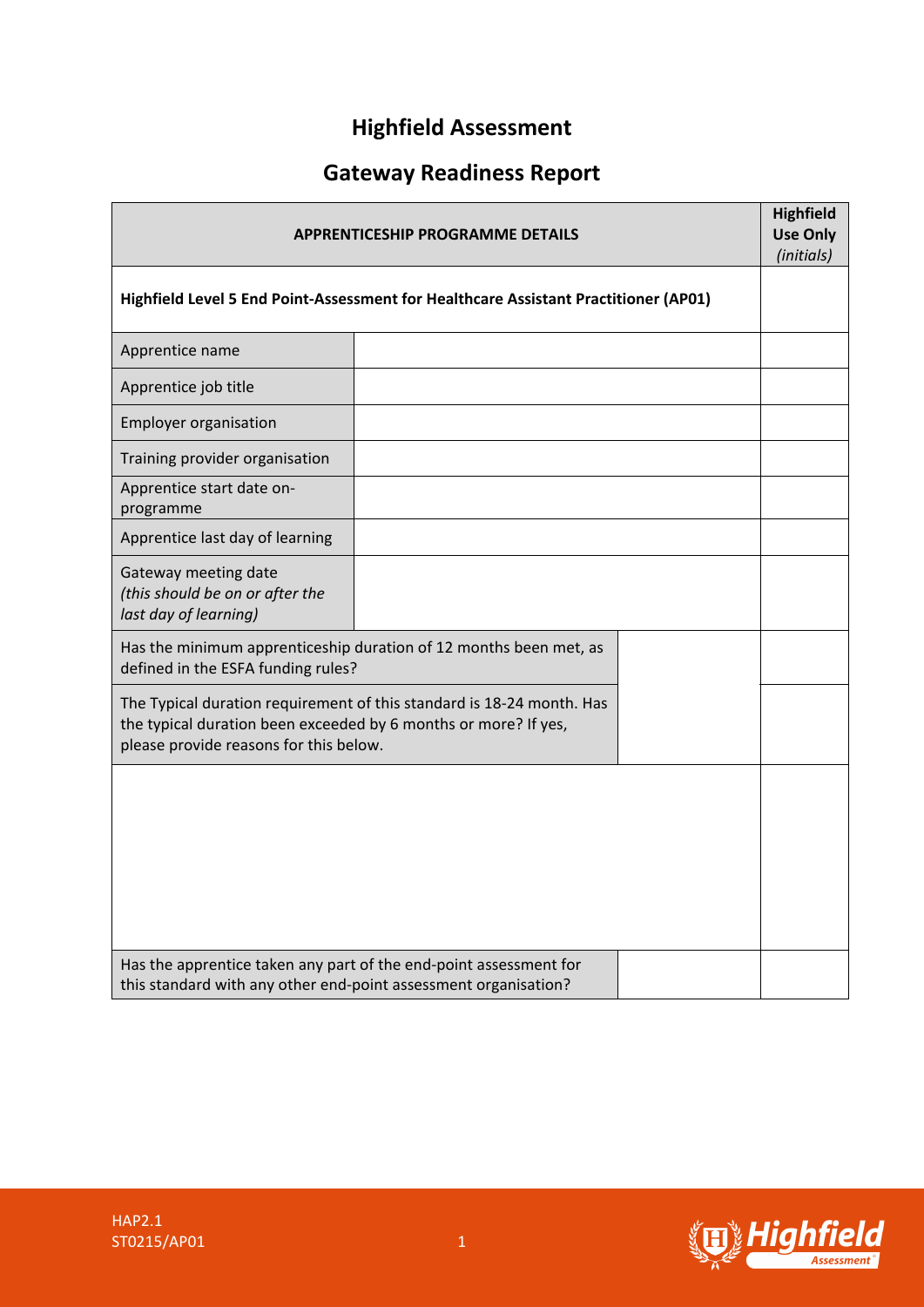| PREREQUISITE REQUIREMENTS   |                               |                                                                      |                                            |  |  |
|-----------------------------|-------------------------------|----------------------------------------------------------------------|--------------------------------------------|--|--|
| Prerequisite<br>requirement | Achieved by the<br>apprentice | <b>Evidence type provided</b><br>(e.g. PLR, certificate, screenshot) | <b>Highfield Use</b><br>Only<br>(initials) |  |  |
| Achieved English L2         |                               |                                                                      |                                            |  |  |
| <b>Achieved Maths L2</b>    |                               |                                                                      |                                            |  |  |
| Level 5 regulated           |                               |                                                                      |                                            |  |  |
| occupational                |                               |                                                                      |                                            |  |  |
| competence                  |                               |                                                                      |                                            |  |  |
| qualification               |                               |                                                                      |                                            |  |  |
| 15 standards required       |                               |                                                                      |                                            |  |  |
| by the Care                 |                               |                                                                      |                                            |  |  |
| <b>Quality Commission</b>   |                               |                                                                      |                                            |  |  |
| (as set out in the          |                               |                                                                      |                                            |  |  |
| Care Certificate)           |                               |                                                                      |                                            |  |  |
| A reflective journal        |                               |                                                                      |                                            |  |  |

#### **GATEWAY REVIEW**

The gateway review should be completed by the employer, supported by the training provider, to record how the apprentice has met each of the standard subject areas. This can be discussed through a Q&A, and/or the apprentice may present evidence that can be reviewed during the meeting to show their achievement of the standard.

The employer, supported by the training provider, must agree that the apprentice is, in their view, competent in the role and therefore ready to undertake the end-point assessment. This should be recorded in the table below, along with any comments.

| <b>Standard area</b>                                                                                                   | <b>Assessment</b><br>ready? | <b>Comments</b> |
|------------------------------------------------------------------------------------------------------------------------|-----------------------------|-----------------|
| Knowledge                                                                                                              |                             |                 |
| The principles and<br>philosophy of health<br>and social care                                                          |                             |                 |
| The physiology,<br>organisation and<br>function of the human<br>body                                                   |                             |                 |
| Lifespan developments<br>and healthcare needs<br>from prenatal to end of<br>life/bereavement                           |                             |                 |
| <b>Research and</b><br>development in the<br>health and social care<br>sector to inform and<br>improve quality of care |                             |                 |

HAP2.1 ST0215/AP01 2

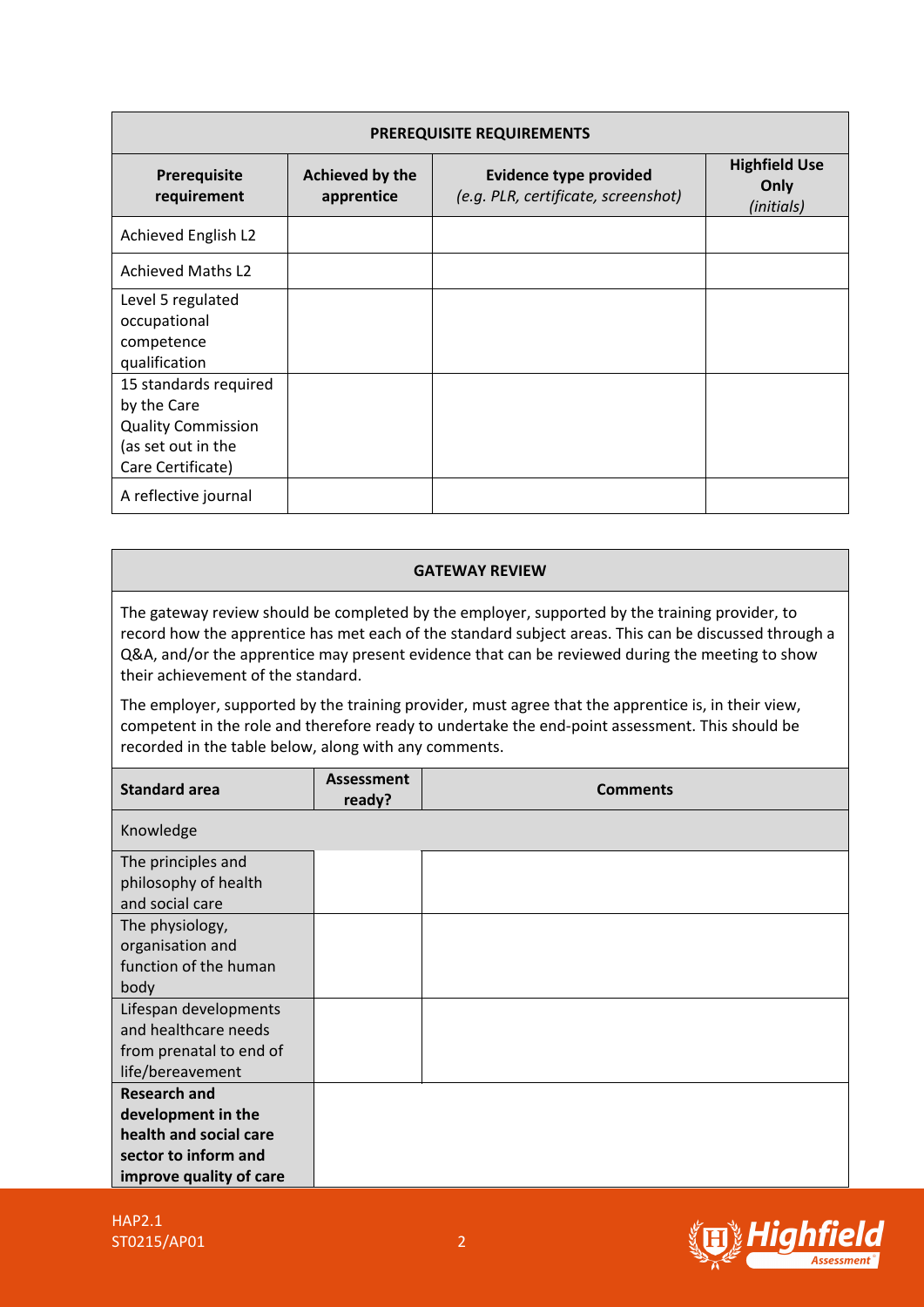| Provision and promotion         |  |
|---------------------------------|--|
| of holistic personcentred       |  |
| care and support, duty of       |  |
| care and safeguarding of        |  |
| individuals                     |  |
| Importance of the               |  |
|                                 |  |
| strategic environment in        |  |
| health and social care and      |  |
| the implications for the        |  |
| individual                      |  |
| Importance of current           |  |
| evidence based practice         |  |
| within scope of the role        |  |
| <b>Skills</b>                   |  |
|                                 |  |
| Responsibilities and duty       |  |
| of the role                     |  |
|                                 |  |
| Case Management                 |  |
| <b>Supervision and Teaching</b> |  |
|                                 |  |
| <b>Team Working</b>             |  |
|                                 |  |
| Communication                   |  |
|                                 |  |
| Person-centred care and         |  |
| wellbeing                       |  |
| <b>Risk Management</b>          |  |
|                                 |  |
| <b>Values</b>                   |  |
| Honest, caring,                 |  |
| compassionate,                  |  |
| conscientious, committed        |  |
|                                 |  |
| <b>Behaviours</b>               |  |
| Treat individuals with          |  |
| dignity, respecting             |  |
| individual's beliefs,           |  |
|                                 |  |
| culture, values and             |  |
| preferences                     |  |
| Respect and adopt an            |  |
| empathetic approach             |  |
| Demonstrate courage to          |  |
| challenge areas of              |  |
| concern and work to best        |  |
| practice                        |  |
|                                 |  |
| Be adaptable                    |  |
| Demonstrate discretion          |  |
|                                 |  |

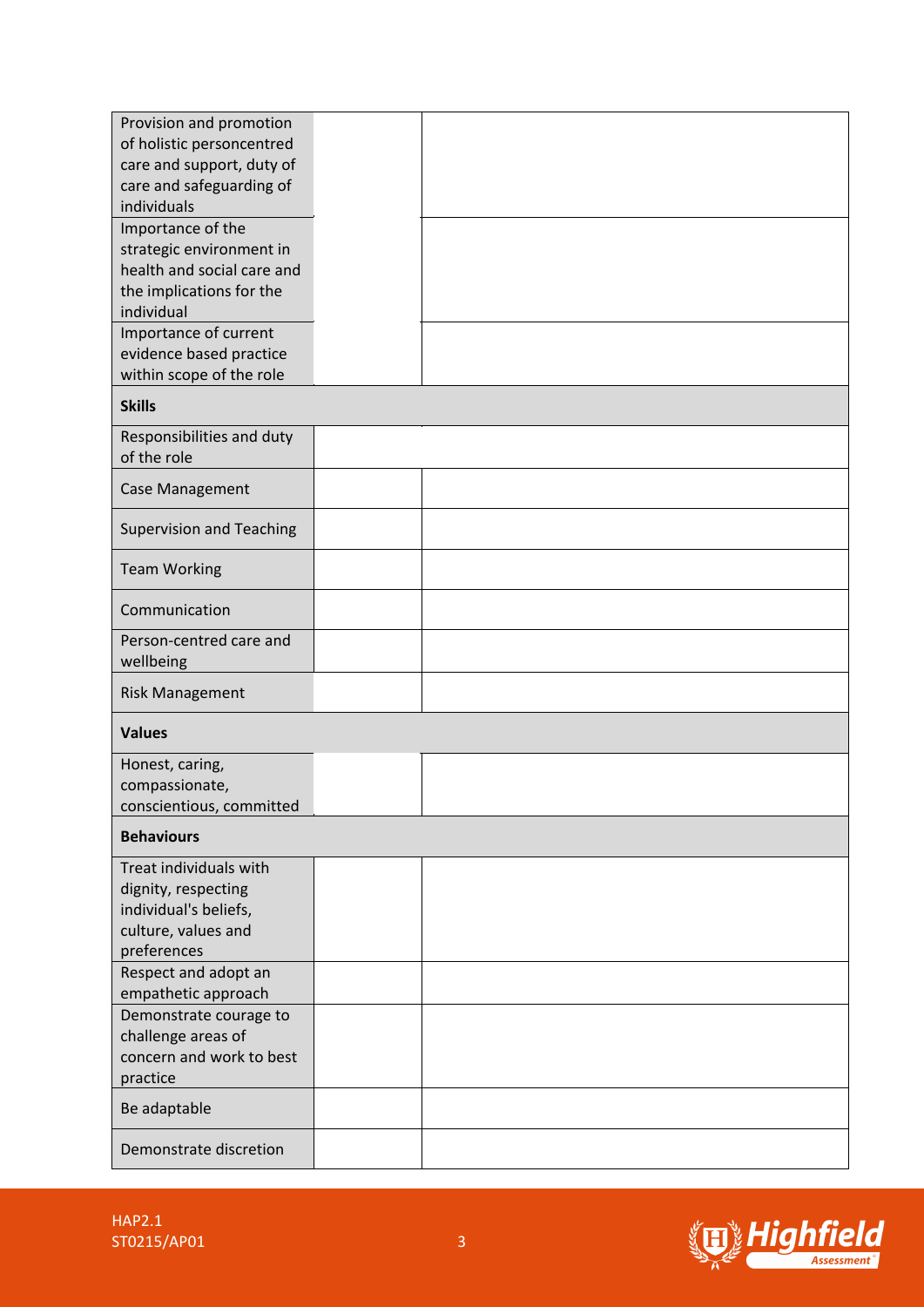### **GATEWAY MEETING OUTCOME**

Should the apprentice not be assessment-ready, a period of additional training and preparation must take place. Following the additional training and preparation, the Gateway Readiness Report must be completed again.

If the apprentice is assessment-ready, the following declaration must be signed by all parties and the Gateway Readiness Report submitted to Highfield Assessment.

### **DECLARATION**

**By signing this form, the signatories below confirm that they understand and agree to the following:**

- **1. That the employer has selected Highfield as their end-point assessment organisation and agrees to the negotiated price**
- **2. That the apprentice has completed the mandatory on programme elements of the apprenticeship and is ready for end-point assessment with Highfield**
- **3. That all evidence used within any assessment or presented to Highfield is the apprentice's own work and does not infringe any third-party rights**
- **4. That evidence may be recorded and stored for quality assurance purposes using either video or audio equipment**
- **5. That the apprentice meets all Highfield's and Education and Skills Funding Agency (ESFA) requirements, including that relating to eligibility to be put forward for endpoint assessment**
- **6. That the apprentice has been on-programme for the minimum duration required by the ESFA and assessment plan**
- **7. That the apprentice has achieved the minimum pre-requisite maths and English achievement as detailed in this document and on the Assessment Plan**
- **8. That the apprentice, if successful, gives permission for Highfield to request the apprenticeship certificate from the ESFA who issue the certificate on behalf of the Secretary of State.**

**The undersigned also acknowledge and accept that, in the event that any of the above requirements are not met, Highfield will be unable to end-point assess the apprentice. Furthermore, in such circumstances Highfield may draw any defaults to the attention of the ESFA or any other relevant authority/organisation.**

| <b>SIGNATURE PANEL</b>                                    |                  |                               |  |
|-----------------------------------------------------------|------------------|-------------------------------|--|
| <b>Signed by apprentice (name)</b>                        | <b>Signature</b> | <b>Use Only</b><br>(initials) |  |
|                                                           |                  |                               |  |
| Signed on behalf of employer by<br>(name)                 | <b>Signature</b> | Date                          |  |
|                                                           |                  |                               |  |
| <b>Signed on behalf of training</b><br>provider by (name) | <b>Signature</b> | Date                          |  |
|                                                           |                  |                               |  |